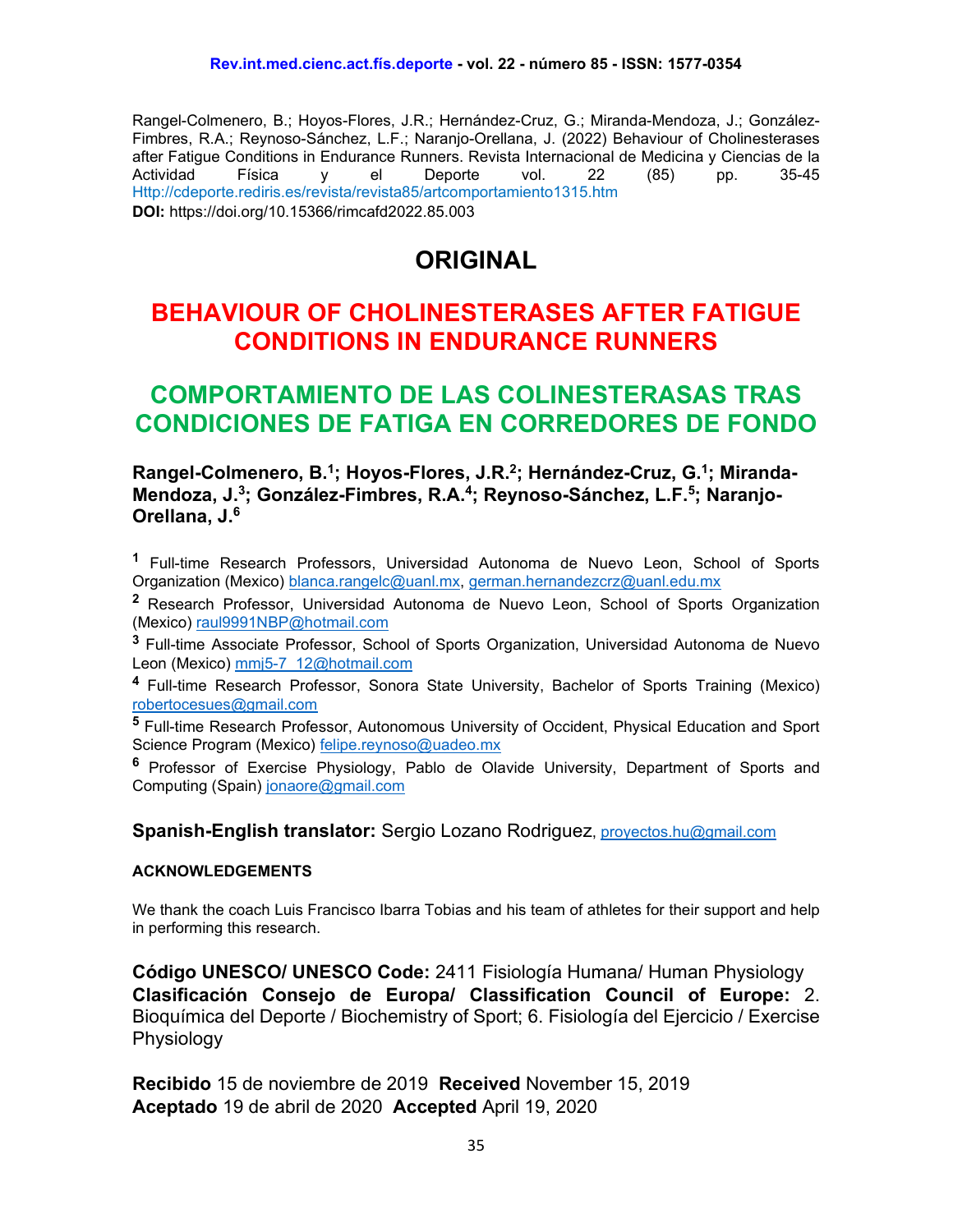# **ABSTRACT**

The objective of the present study was to evaluate the effect of intense training in endurance athletes on the behaviour of cholinesterases (ChE) after fatigue conditions and its relationship with other internal load markers. 18 male athletes specialized in endurance events participated. ChEs and two index of heart rate variability were evaluated at three different moments, before the study protocol (BASAL), 15 minutes after (FINAL) and the day after finishing the training (24H). A one-way ANOVA with post-hoc Tukey HSD was used to compare means. Significant differences were found in the variables analysed (*p <* .001), with very large effect sizes (*d >* 0.9) between BASAL, FINAL and 24H and moderate correlations between ChE and LnRMSSD and SS (*p <* .001). The behaviour of the ChEs showed a significant change (*p <* .001) after exercise and relationship with other internal training load indicators. Our results indicate that ChEs are related to fatigue in the studied athletes and may be a measure for training load determination.

**KEY WORDS:** Acetylcholinesterase, Butyrylcholinesterase, Recovery, Internal load markers, Heart rate variability

# **RESUMEN**

El objetivo del presente estudio fue evaluar el efecto de un entrenamiento intenso en atletas de resistencia sobre el comportamiento de las colinesterasas (ChE) tras condiciones de fatiga y su relación con otros marcadores de carga interna. Participaron 18 atletas de sexo masculino especialistas en pruebas de resistencia. Se evaluó las ChE y dos índices de variabilidad de la frecuencia cardiaca en tres momentos diferentes, previo al protocolo (BASAL), 15 minutos posterior al protocolo (FINAL) y 24 horas después del entrenamiento (24H). Un ANOVA de una vía con post-hoc de Tukey HSD se utilizó para comparar las medias. Se encontraron cambios significativos en las variables analizadas (*p <* .001) con tamaños de efecto muy grandes (*d >* 0.9) en los diferentes momentos y correlaciones moderadas entre variables (*p <* .001). El comportamiento de las ChE muestra un cambio significativo (*p <* .001) posterior al ejercicio y una relación con otros indicadores de carga interna. Nuestros resultados indican que las ChE tienen relación con la fatiga en el caso de los deportistas estudiados, pudiendo ser una medida para determinar la carga de entrenamiento.

**PALABRAS CLAVE:** Acetilcolinesterasa, Butirilcolinesterasa, Recuperación, Marcadores de carga interna, Variabilidad de la frecuencia cardiaca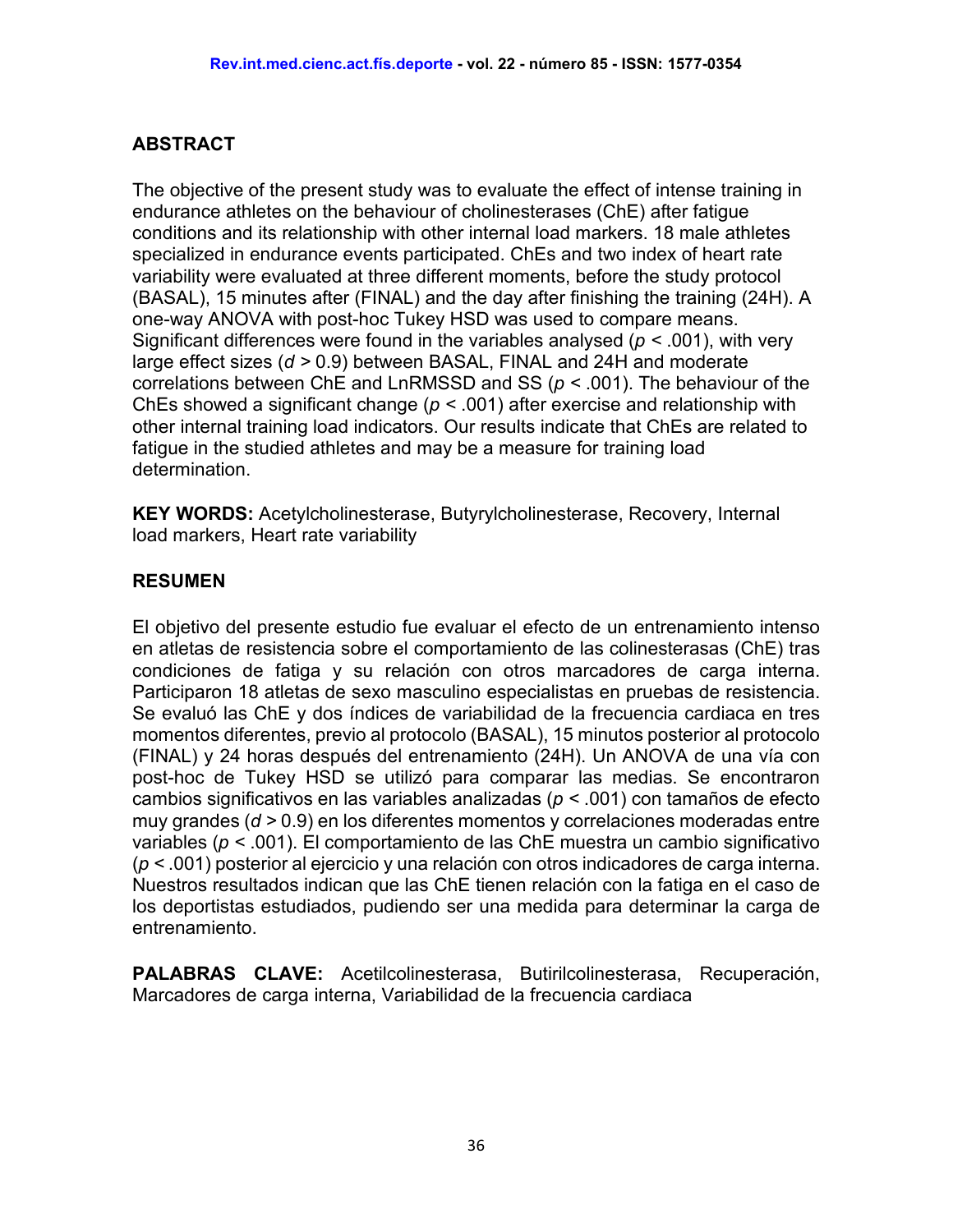#### **INTRODUCTION**

Quantifying the training load is considered of utmost importance because of its use in the control of workloads during exercise [1]. This is why it is fundamental to quantify the stress generated by the exercise known as the internal load [2] since it allows to determine if the stimulus caused by the external load [3] facilitates increase in athletes' performance with optimal recovery to meet training adaptations [2].

Lack of load control and inadequate training density can cause fatigue induced by exercise or intense physical activity, making athletes unable to produce maximum voluntary muscle strength [4]. This can be central or peripheral fatigue, where one of its principal components is the change in the mechanisms found after the neuromuscular junctions [5-7]. This type of fatigue alters the neural action potential mechanism and the muscular action potential by diverse factors; among these, neurotransmission deregulation, and a decrease in the sensitivity of cholinergic receptors, among others [7].

It is known that physiological and metabolic changes seem to be the cause of this fatigue [8,9]. In response, there are several methods for internal training load control and measure; among these, heart rate variability (HRV), which has been described as a stress, fatigue, recovery, and training adaptation indicator through activation of the autonomous nervous system and its interaction with the heart [10- 12]. One of the most widely used HRV index is the square root of the sum of the mean squared difference of all successive heartbeat-to-heartbeat intervals (RMSSD) as a measure of parasympathetic activity, and to a greater extent, the Naperian logarithm of the RMSSD (LnRMSSD), because of its greater sensitivity [13,14]. On the other hand, Naranjo et al. [15] have proposed a parameter to measure sympathetic activity called the stress score (SS), which is the inverse of the SD2 index of the Poincaré plot and represents a directly proportional value to sympathetic activity.

Despite its importance, very few works have focused on neurotransmission, and specifically on cholinesterases (ChE) and their possible role in fatigue [16]. The ChE (acetylcholinesterase and butyrylcholinesterase) are enzymes in charge of hydrolyzing the neurotransmitter acetylcholine (ACh) and they have been widely studied in clinical research. However, these enzymes seem to have additional biological functions that are not completely known [17,18]. Acetylcholinesterase (AChE) is found mainly in the heart, brain, and skeletal muscle modulating ACh in the synaptic cleft. Butyrylcholinesterase (BChE) predominates in the liver and blood serum hydrolyzing circulating ACh and possibly replacing the action of AChE [18].

It has been demonstrated that one of the factors that can influence the activity of ChE is physical exercise, and it is known that after just one session of physical activity, the activity of these enzymes increases considerably in rats [19]. Other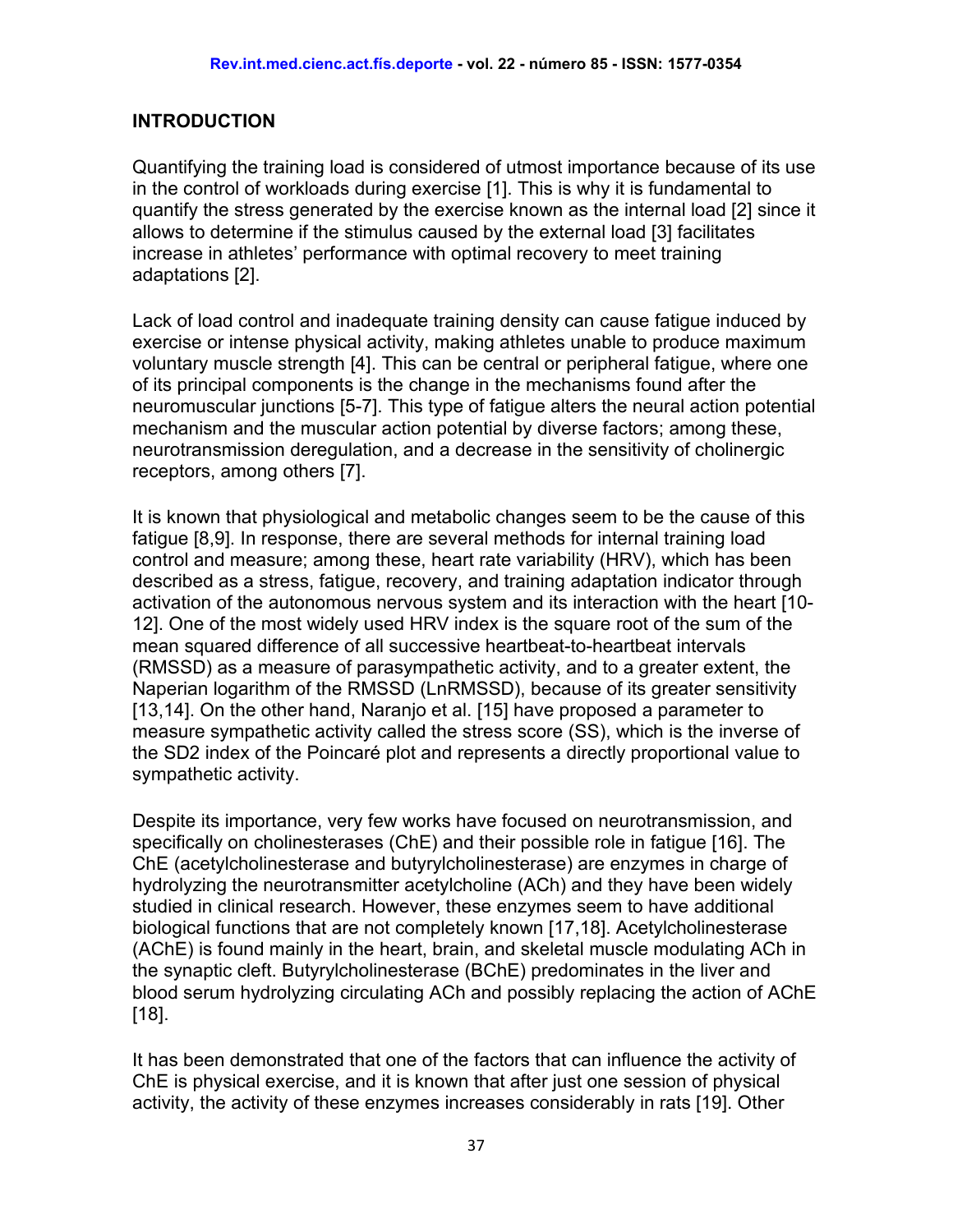research also carried out in rats, studied the behavior of ChE expression and its relationship with fatigue [16]; however, there is little information regarding the activity of the ChEs in human physical activity. There are two recent studies [20,21], but they do not relate the changes of the ChEs with any effect on fatigue.

We assume, at least theoretically, that one of the possible causes of fatigue could be a decrease in neurotransmission [7], and it can also be inferred that endurance training is a fatigue inducer, probably of neuromuscular origin, although little it is known about this [6]. Therefore, the objective of this study was to evaluate the effect of intense training in endurance athletes on cholinesterase behavior concerning fatigue and with other internal load markers such as LnRMSSD and SS.

#### **MATERIAL AND METHODS**

#### **SUBJECTS**

Eighteen endurance trained male athletes participated (age: 20.66 ± 2.79 years; height: 173.93  $\pm$  6.17 cm; weight: 63.76  $\pm$  7.63 kg). The participants formed part of a training group; therefore, they all followed the same routine. They voluntarily participated in the study and signed written informed consent. This study was approved by the Ethics Committee of the Universidad Autonoma de Nuevo Leon following the ethical standards of all the principles expressed in the Helsinki Declaration [22] for the conduction of this study.

# **PROCEDURE**

At the start of the study, a medical history and physical examination was conducted in all the athletes to rule out any pathology that would affect research design. The training session was performed on a 400-meter running track of the Universidad Autónoma de Nuevo León at 4:00 p.m. in a moderately hot and humid environment. The training consisted of 100, 200 300, 400, 800, and 1000-meter intervals at the maximum intensity allowed for each distance with recovery periods of 2 minutes between each interval. Three samples for the variables were obtained: the first before starting the study protocol (BASAL), the second was performed 15 minutes after finishing the training session (FINAL), and the third the day after finishing the training (24H).

The analyzed variables were the LnRMSSD, the SS (non-invasive measures), and ChE (invasive measure) as measures of the internal load to control the physical stress generated by the training. Blood sampling was done by venipuncture and blood was stored in 4-mL tubes with sodium heparin as an anticoagulant (BD Vacutainer sodium heparin) following the procedure of the Clinical and Laboratory Standards Institute [23]. The samples were centrifuged at 3000 rpm for 10 minutes to separate the plasma which was stored at −80° C until processed.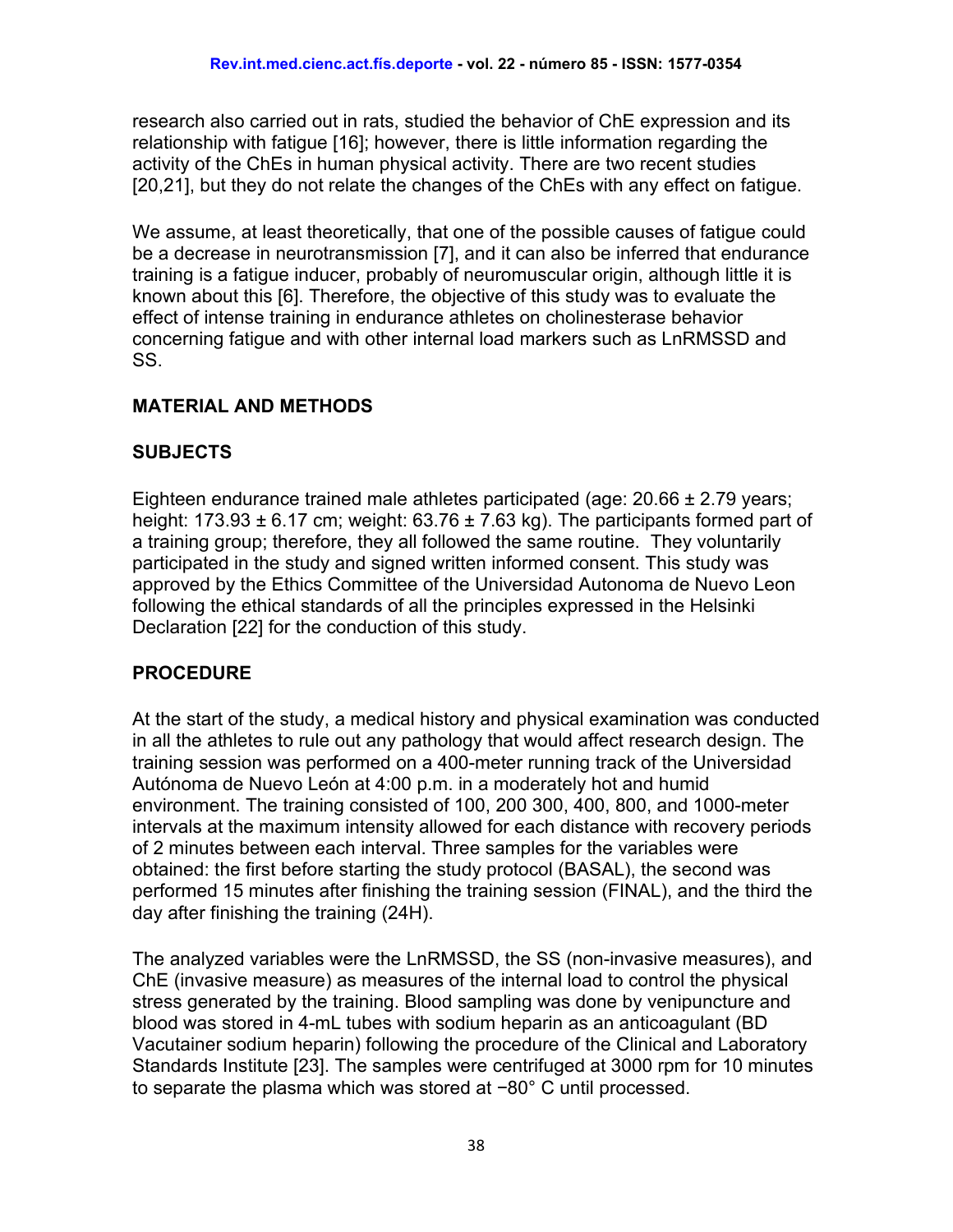#### **CHOLINESTERASE ANALYSIS**

A colorimetric spectrophotometry method was performed using the Acetylcholinesterase Assay Kit ab138871 (Abcam PLC., Cambridge, UK). To obtain the reaction mixture, a standard acetylcholinesterase solution and serial dilutions are prepared for the calibration curve. The standards, samples, and blank controls were placed in the plates. The samples were diluted 1:5 plus 50 µL of the reaction mixture. The samples are incubated for 30 minutes at room temperature protected from light and are subsequently analyzed in a Bio-Rad microplate absorbance reader at 420 nm (iMark, Bio-Rad Clinical Diagnostics, Hercules, CA) until the result is obtained to subsequently correct the dilution concentrations. Two non-consecutive measurements of the ChEs were made and reliability was calculated by ICC =  $0.79$  (95% CI =  $0.70$ ;  $0.86$ ). In this study, both isoforms of ChE, AChE, and BChE, were evaluated.

#### **HEART RATE VARIABILITY**

Monitoring of HRV was done using the Polar Team<sup>2</sup> system (Polar Team<sup>2</sup>, Polar Electro OY, Kempele, Finland) for 10 minutes in a controlled environment and in a supine position. Data were analyzed with Kubios v.2.2 software (Kubios HRV, University of Eastern Finland, Kuopio, Finland) to later calculate the Naperian logarithm of the RMSSD data as a variable of parasympathetic activity. Likewise, with the SD2 values, the SS was calculated as a measure of sympathetic activity, following the protocol proposed by Naranjo et al. [15].

# **STATISTICAL ANALYSIS**

The statistical package SPSS version 25 was used for data analysis (IBM Corp., Armonk, NY) with a significance level of *p <* .05. The Shapiro-Wilk test was used to test normality. ANOVA test was used followed by Tukey HSD post hoc test to compare means. Pearson´s correlation was used to define relationships between the variables. The reliability of the cholinesterase measures was assessed by intraclass correlation coefficient analysis.

The magnitude of change per sample was evaluated by effect size (ES) using Cohen's d [24]. The intervals proposed by Hopkins et al. [25] were considered, being 0.1, small change; 0.3 moderate; 0.5 large; 0.7 very large, and 0.9 extremely large.

#### **RESULTS**

Table 1 shows the descriptive data of the variables during the different sample moments presented as mean (M) and standard deviation (SD). Also, behavior and changes in analyzed variables are shown. LnRMSSD and SS present a significant change in the FINAL sample, and these two variables together with the ChEs show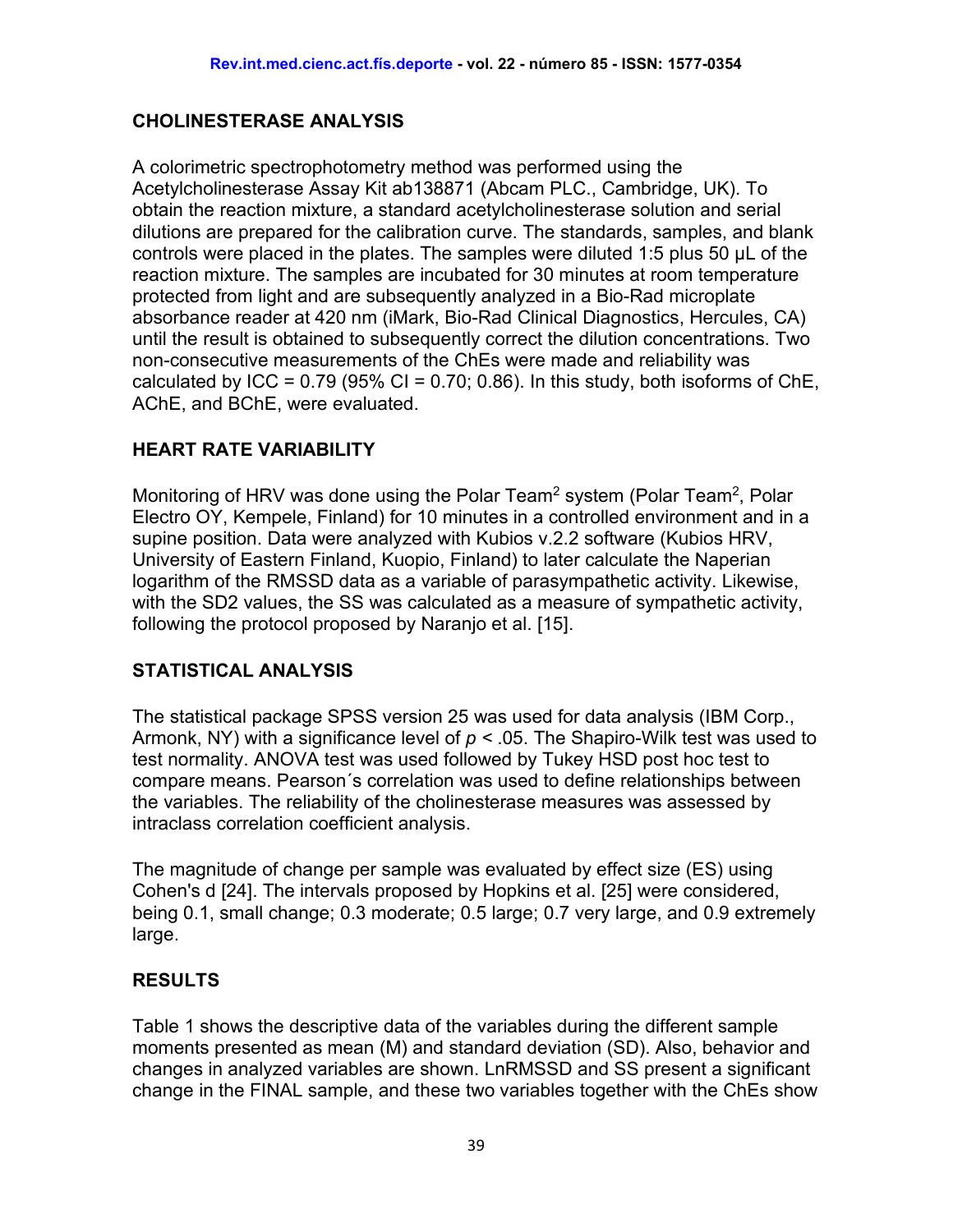a significant change in the 24H sample observing that LnRMSSD and SS have an inverse and similar behavior.

**Table 1.** Means and standard deviation of the analyzed variables in the three moments of evaluation.

|              | BASAL M ± SD         | $FINAL M \pm SD$    | 24H $M \pm SD$                 |
|--------------|----------------------|---------------------|--------------------------------|
| Che(mU/mL)   | $4195.11 \pm 457.84$ | 4354.75 ± 429.58    | 3104.34 ± 577.08 <sup>*§</sup> |
| LnRMSSD (UA) | $1.84 \pm 0.21$      | $0.91 \pm 0.26*$    | $1.75 \pm 0.13$ <sup>§</sup>   |
| SS (UA)      | $10.42 \pm 3.43$     | $26.40 \pm 10.42^*$ | $10.73 \pm 3.92$ <sup>§</sup>  |

**Note:** M = data means; SD = Standard deviation; BASAL = before training; FINAL = at the end of the training; 24H = one day after training. (\*) Significant difference (p <.001) with respect to BASAL. (§) Significant difference (p <.001) with respect to FINAL.

To reinforce the significant changes found in Table 1, Table 2 shows the effect size values to observe the magnitude of change in the variables and that these changes were not random, where we found that the significant changes assessed showed very large effect sizes in the FINAL sample for LnRMSSD and SS. These two variables together with the ChEs also show very large effect sizes for the FINAL sample.

| Samples               | ChE.     | LnRMSSD  | SS       |
|-----------------------|----------|----------|----------|
| <b>BASAL vs FINAL</b> | 0.360    | $-3.956$ | 2.305    |
| BASAL vs 24H          | $-2.108$ | $-0.504$ | 0.082    |
| FINAL vs 24H          | $-2.484$ | 4.323    | $-2.184$ |

**Table 2.** Magnitud of change of the variables by effect size.

**Note:** BASAL = before training; FINAL = at the end of the training; 24H = one day after training.

When exploring Pearson's correlation coefficients, moderate and statistically significant correlations were found between ChE and LnRMSSD (*r* = -.480; *p* = .001) and between the ChEs and SS (*r* = .419; *p* = .001).

#### **DISCUSSION**

The main contribution of this study was to show the behavior of the ChEs in plasma, as well as their relationship with other internal training load markers before and after a long-distance training session in college runners.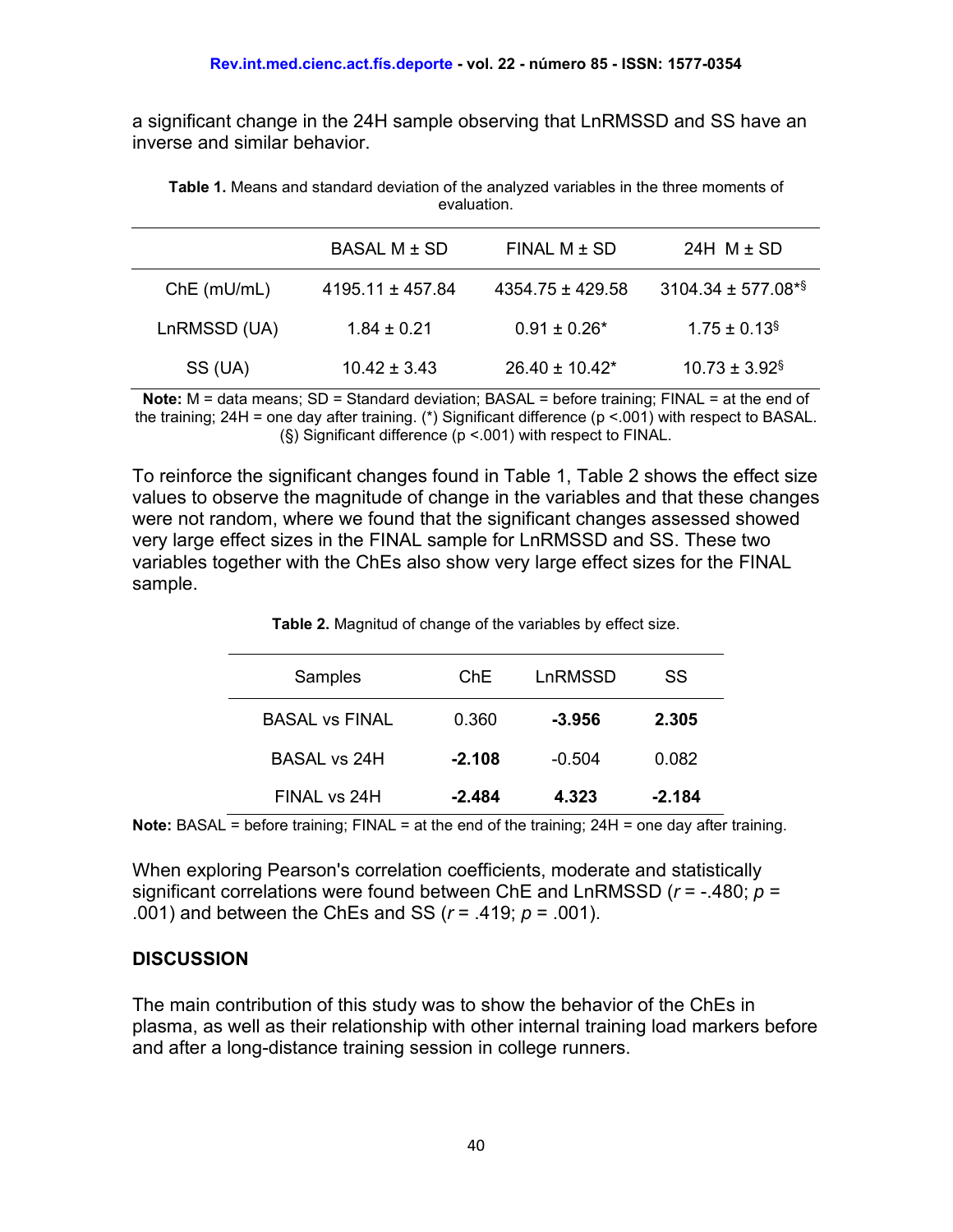In the literature, it has been described that the ChEs could show a modification of their activity influenced by physical exercise. This has been described in various investigations in both rats [16,19] and humans [20,21]. Also, they have been linked to neuromuscular fatigue in rats after an exercise protocol [16]. However, none of the studies carried out in humans have linked them to their possible role in fatigue. According to our results, the ChE values recorded after the training session in the FINAL sample do not show a significant (*p =* 0.851) or relevant change (*d =* 0.36). These results do not coincide with the increase reported in other studies [20,21], probably due to the exercise protocol used. In both these works, a low-intensity activity is performed: 30 min at 7 km/h  $[20]$  and 60 min at 10.6  $\pm$  1.7 km/h  $[21]$ . However, in our study, the effect of training at high-intensity intervals is analyzed. This suggests that plasma levels of ChE do not increase due to the high rates of hydrolysis of the neurotransmission mechanism because of the type of exercise performed.

On the other hand, the decrease in ChE that occurs at the 24H sample with regard to BASAL and FINAL samples could be due to several factors; among them, an effect that favors neurotransmission during the recovery process. Another, probably due to internal factors that affect their synthesis [17], such as physical exercise [20] and regularization of acetylcholinesterase (ACHE) gene expression in response to the physiological state caused by external stimuli [18].

The idea of a relationship with neurotransmission would be reinforced by the fact that in the current results an inverse correlation between the ChEs and LnRMSSD (parasympathetic activity) was found, and a direct relationship between the ChEs and SS (sympathetic activity). Parasympathetic activity is known to be mediated by ACh release in the efferent discharge from the vagal nerve [12,26], and in this line, a study by Canaani et al. [27] shows that when AChE activity decreases, heart rate (HR) recovery increases and HRV increases [28]. However, other authors [29] did not find any post-exercise change after inhibition of AchE in healthy subjects, but they did in people with heart disease [30].

The LnRMSSD as expected decreases after exercise and the SS increases immediately in the FINAL sample compared to the BASAL sample due to the almost total suspension of parasympathetic activity and sympathetic elevation, as several studies have reported [31-34]. It has been described in the literature that this could be because the greater the relative intensity of the exercise, the greater the metabolic load (H+, inorganic phosphate, epinephrin release) which will affect baroreflex and metaboloreflex stimulation, which would be related to low parasympathetic activity and high sympathetic activity [10,35-37]. Afterward, in recovery, we found a LnRMSSD increase and a SS decrease at 24H with regard to FINAL, reaching values that do not differ from BASAL values. This is mainly due to parasympathetic reactivation, because of regulation of circulating catecholamines, blood pressure, baroreflexes and metaboloreflexes decrease. This, in turn, will have an efferent reflex effect of vagal stimulation that will increase parasympathetic activity and cause a drop in sympathetic stimulation [11,12,38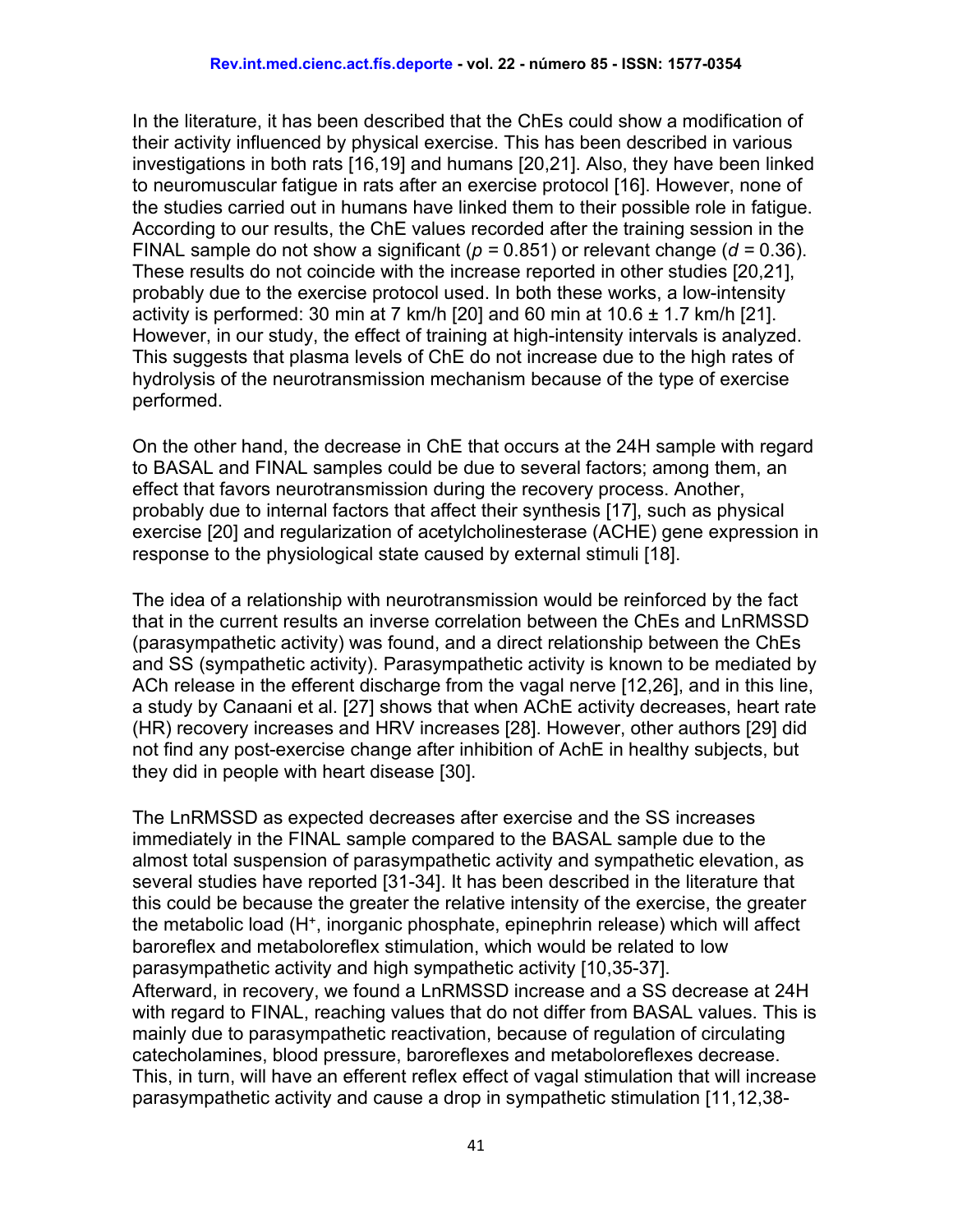40]. On the other hand, normalization of HRV data 24 hours after exercise of these characteristics is well documented in the literature [39,41].

The main limitation of this study was not having access to a direct measure of the neurotransmission processes. On the other hand, and in light of the results obtained, it would have been interesting to observe the behavior of ChE recovery 24 hours after finishing exercise. However, the results found allow us to participate in new perspectives on the role of ChEs in exercise.

# **CONCLUSIONS**

The behavior of cholinesterases could be an indicator of internal load because they present an acceptable relationship with heart rate variability indicators. This could be related to their mediator role in neurotransmission.

# **REFERENCES**

- 1. Borresen J, Lambert MI. The quantification of training load, the training response and the effect on performance. Sports Med. 2009; 39(9): 779–795. <https://doi.org/10.2165/11317780-000000000-00000>
- 2. Halson SL. Monitoring Training Load to Understand Fatigue in Athletes. Sports Med. 2014; 44(2): 139–147.<https://doi.org/10.1007/s40279-014-0253-z>
- 3. Brink MS, Nederhof E, Visscher C, Schmikli SL, Lemmink KA. Monitoring load, recovery, and performance in young elite soccer players. J Strength Cond Res. 2010; 24(3): 597-603.<https://doi.org/10.1519/JSC.0b013e3181c4d38b>
- 4. Edwards RH. Human muscle function and fatigue. Ciba Found Symp. 1981; 82: 1–18.<https://doi.org/10.1002/9780470715420.ch1>
- 5. Gandevia SC. Spinal and supraspinal factors in human muscle fatigue. Physiol Rev. 2001; 2001; 81(4):1725–1789.

<https://doi.org/10.1152/physrev.2001.81.4.1725>

- 6. Garrandes F, Colson SS, Pensini M, Seynnes O, Legros P. Neuromuscular fatigue profile in endurance-trained and power-trained athletes. Med Sci Sports Exerc. 2007; 39(1): 149-158. <https://doi.org/10.1249/01.mss.0000240322.00782.c9>
- 7. Boyas S, Guével A. Neuromuscular fatigue in healthy muscle: underlying factors and adaptation mechanisms. Ann Phys Rehabil Med. 2011; 54(2): 88-108. <https://doi.org/10.1016/j.rehab.2011.01.001>
- 8. Lepers R, Maffiuletti NA, Rochette L, Brugniaux J, Millet GY. Neuromuscular fatigue during a long-duration cycling exercise. J Appl Physiol. 2002; 92(4): 1487-1493.<https://doi.org/10.1152/japplphysiol.00880.2001>
- 9. Noakes TD. Physiological models to understand exercise fatigue and the adaptations that predict or enhance athletic performance. Scand J Med Sci Sports. 2000; 10(3): 123-145. [https://doi.org/10.1034/j.1600-](https://doi.org/10.1034/j.1600-0838.2000.010003123.x) [0838.2000.010003123.x](https://doi.org/10.1034/j.1600-0838.2000.010003123.x)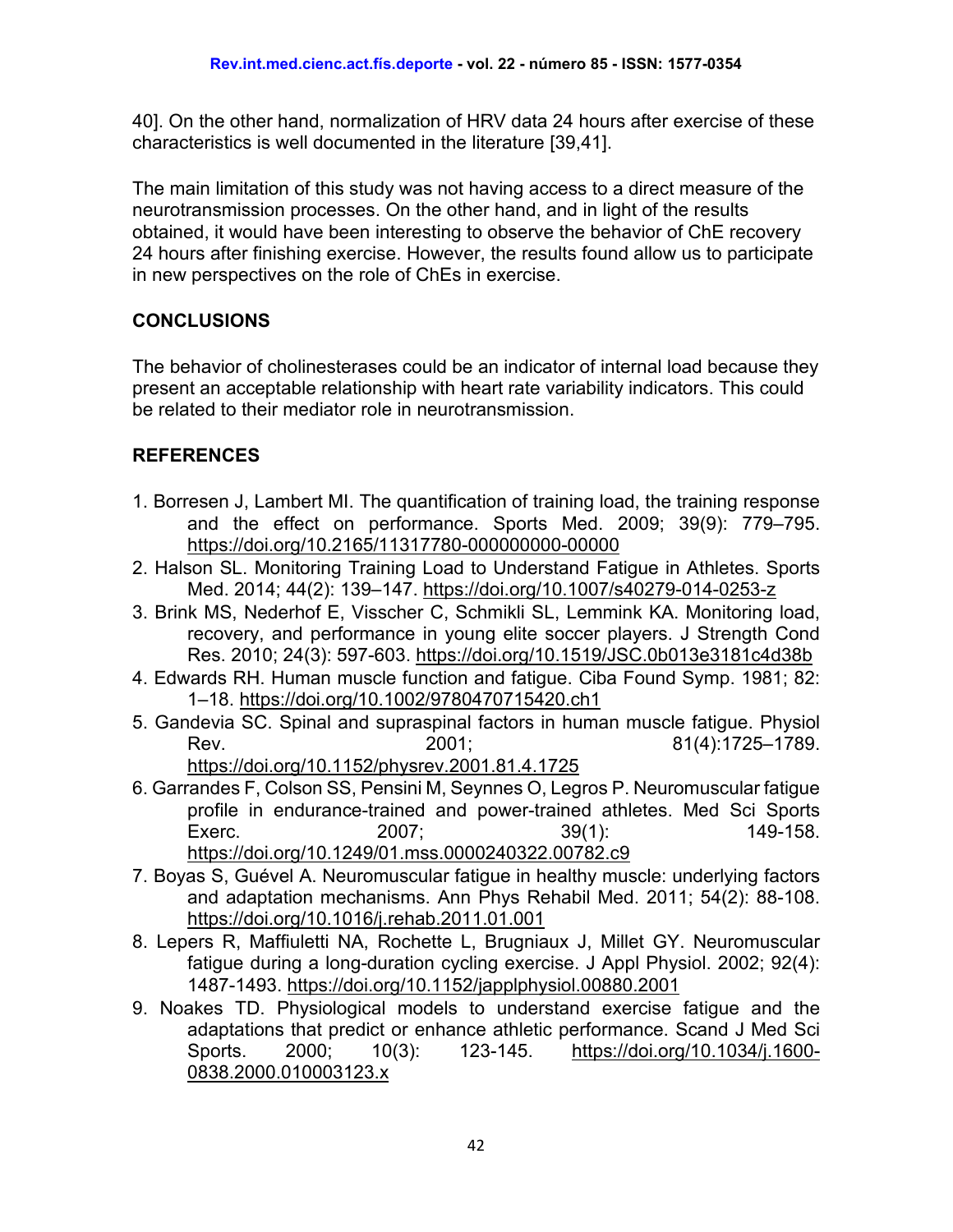- 10. Buchheit M. Monitoring training status with hr measures: do all roads lead to Rome? Front Physiol. 2014; 5: 73. [https://doi.org/10.1034/j.1600-](https://doi.org/10.1034/j.1600-0838.2000.010003123.x) [0838.2000.010003123.x](https://doi.org/10.1034/j.1600-0838.2000.010003123.x)
- 11. Michael S, Graham KS, Davis GM. Cardiac Autonomic Responses during Exercise and Post-exercise Recovery Using Heart Rate Variability and Systolic Time Intervals – A Review. Front Physiol. 2017; 8: 301. <https://doi.org/10.3389/fphys.2017.00301>
- 12. Task Force of the European Society of Cardiology and the North American Society of Pacing and Electrophysiology. Heart rate variability: standards of measurement, physiological interpretation and clinical use. Circulation. 1996; 93: 1043–1065.
- 13. Plews DJ, Laursen PB, Stanley J, Kilding AE, Buchheit M. Training adaptation and heart rate variability in elite endurance athletes: opening the door to effective monitoring. Sports Med. 2013; 43(9): 773-781. <https://doi.org/10.3389/fphys.2017.00301>
- 14. Stanley J, Peake JM, Buchheit M. Cardiac parasympathetic reactivation following exercise: implications for training prescription. Sports Med. 2013; 43(12): 1259-1277.<https://doi.org/10.1007/s40279-013-0083-4>
- 15. Naranjo J, De La Cruz B, Sarabia E, De Hoyo M, Domínguez S. Two new indexes for the assessment of autonomic balance in elite soccer players. Int J Sports Physiol Perform. 2015; 10(4): 452–457. [https://doi.org/10.1123/ijspp.2014-](https://doi.org/10.1123/ijspp.2014-0235) [0235](https://doi.org/10.1123/ijspp.2014-0235)
- 16. Wen G, Hui W, Dan C, Xiao-Qiong W, Jian-Bin T, Chang-Qi L, De-Liang L, Wei-Jun C, Zhi-Yuan L, Xue-Gang L. The effects of exercise-induced fatigue on acetylcholinesterase expression and activity at rat neuromuscular junctions. Acta Histochem Cytochem. 2009; 42(5): 137-142. <https://doi.org/10.1267/ahc.09019>
- 17. Kutty KM. Biological function of cholinesterase. Clin Biochem. 1980; 13(6): 239- 243. [https://doi.org/10.1016/S0009-9120\(80\)80001-4](https://doi.org/10.1016/S0009-9120(80)80001-4)
- 18. Soreq H, Seidman S. Acetylcholinesterase—new roles for an old actor. Nat Rev Neurosci. 2001; 2(4): 294-302.<https://doi.org/10.1038/35067589>
- 19. Ryhänen R, Kajovaara M, Harri M, Kaliste-Korhonen E, Hänninen O. Physical exercise affects cholinesterases and organophosphate response. Gen Pharmacol. 1988; 19(6): 815-818. [https://doi.org/10.1016/S0306-](https://doi.org/10.1016/S0306-3623(88)80011-9) [3623\(88\)80011-9](https://doi.org/10.1016/S0306-3623(88)80011-9)
- 20. Zimmer KR, Lencina CL, Zimmer AR, Thiesen FV. Influence of physical exercise and gender on acetylcholinesterase and butyrylcholinesterase activity in human blood samples. Int J Environ Health Res. 2012; 22(3): 279-286. <https://doi.org/10.1080/09603123.2011.634389>
- 21. Chamera T, Spieszny M, Klocek T, Kostrzewa-Nowak D, Nowak R, Lachowicz M, Buryta R, Ficek K, Eider J, Moska W, Cięszczyk P. Post-Effort Changes in Activity of Traditional Diagnostic Enzymatic Markers in Football Players' Blood. J Med Biochem. 2015; 34(2): 179-190. [https://doi.org/10.2478/jomb-](https://doi.org/10.2478/jomb-2014-0035)[2014-0035](https://doi.org/10.2478/jomb-2014-0035)
- 22. World Medical Association. WMA Declaration of Helsinki—Ethical Principles for Medical Research Involving Human Subjects. 2013.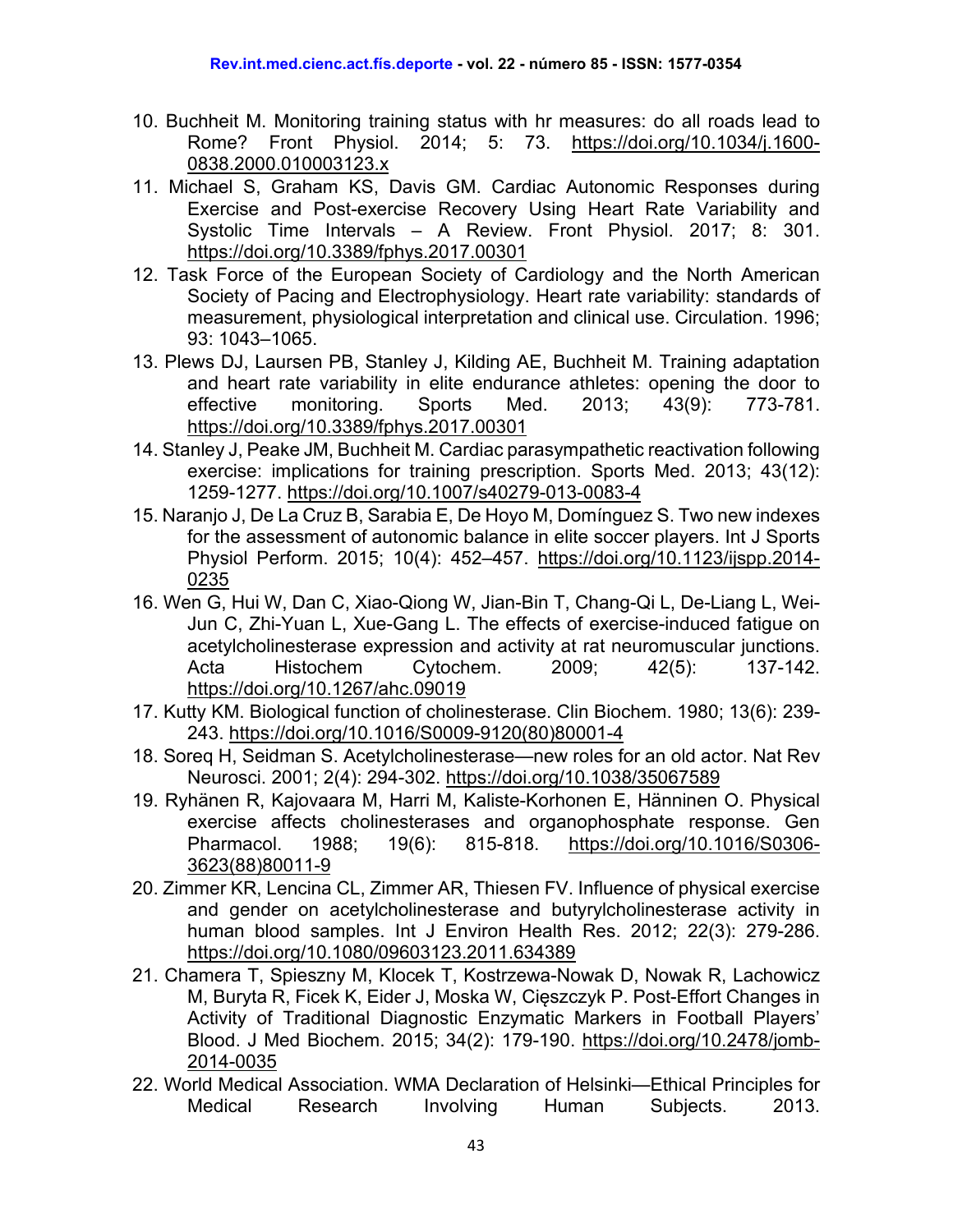https://www.wma.net/policies-post/wma-declaration-of-helsinki-ethicalprinciples-for-medical-research-involving-human-subjects/

- 23. Clinical and Laboratory Standards Institute. Procedures for the Collection of Diagnostic Blood Specimens by Venipuncture. Wayne, Pennsylvania, USA: Clinical and Laboratory Standards Institute; 2017.
- 24. Cohen J. Statistical Power Analysis for the Behavioral Sciences. Hillsdale, NJ: L. Erlbaum Associates; 1988.
- 25. Hopkins WG, Marshall SW, Batterham AM, Hanin J. Progressive statistics for studies in sports medicine and exercise science. Med Sci Sports Exerc. 2009; 41(1): 3-12.<https://doi.org/10.1249/MSS.0b013e31818cb278>
- 26. Farías JM, Mascher D, Paredes-Carbajal MC, Torres-Durán PV, Juárez-Oropeza MA. El marcapaso del corazón puede ser modulado por la acetilcolina mediante una vía delimitada a la membrana. Revista de Educación Bioquímica. 2010; 29(2): 29-38.
- 27. Canaani J, Shenhar-Tsarfaty S, Weiskopf N, Yakobi R, Assayag EB, Berliner S, Soreq H. Serum AChE Activities Predict Exercise Heart Rate Parameters of Asymptomatic Individuals. Neurosci Med. 2010; 1(2): 43-49. <https://doi.org/10.4236/nm.2010.12007>
- 28. Nóbrega ACL, dos Reis AF, Moraes RS, Bastos BG, Ferlin EL, Ribeiro JP. Enhancement of heart rate variability by cholinergic stimulation with pyridostigmine in healthy subjects. Clin Auton Res. 2001; 11(1): 11-17. <https://doi.org/10.1007/BF02317797>
- 29. Dewland TA, Androne AS, Lee FA, Lampert RJ, Katz SD. Effect of acetylcholinesterase inhibition with pyridostigmine on cardiac parasympathetic function in sedentary adults and trained athletes. Am J Physiol Heart Circ Physiol. 2007; 293(1): H86-H92. <https://doi.org/10.1152/ajpheart.01339.2006>
- 30. Androne AS, Hryniewicz K, Goldsmith R, Arwady A, Katz SD. Acetylcholinesterase inhibition with pyridostigmine improves heart rate recovery after maximal exercise in patients with chronic heart failure. Heart. 2003; 89(8): 854-858.<https://doi.org/10.1136/heart.89.8.854>
- 31. Miranda-Mendoza J, Reynoso-Sánchez LF, Hoyos-Flores JR, Quezada-Chacón JT, Naranjo J, Rangel-Colmenero B, Hernández-Cruz G. Stress score y LnrRMSSD como parámetros de carga interna durante una competición. Rev Int Med Cienc Act Fís Deporte. 2020; 20(77): 21-35. <https://doi.org/10.15366/rimcafd2020.77.002>
- 32. González-Fimbres RA, Ramírez-Siqueiros MG, Vaca-Rubio H, Moueth-Cabrera MT, Hernández-Cruz G. Relación entre VFC post-ejercicio y la carga interna de entrenamiento en triatletas. Rev Int Med Cienc Act Fís Deporte. 2020; 20(77): 87-102.<https://doi.org/10.15366/rimcafd2020.77.006>
- 33. Abellán-Aynés O, López-Plaza D, Alacid F, Naranjo-Orellana J, Manonelles P. Recovery of Heart Rate Variability After Exercise Under Hot Conditions: The Effect of Relative Humidity. Wilderness Environ Med. 2019; 30(3): 160-167. <https://doi.org/10.1016/j.wem.2019.04.009>
- 34. Valenzuela PL, Sánchez-Martínez G, Torrontegi E, Vázquez-Carrión J, González M, Montalvo Z, Millet GP. Acute Responses to On-Court Repeated-